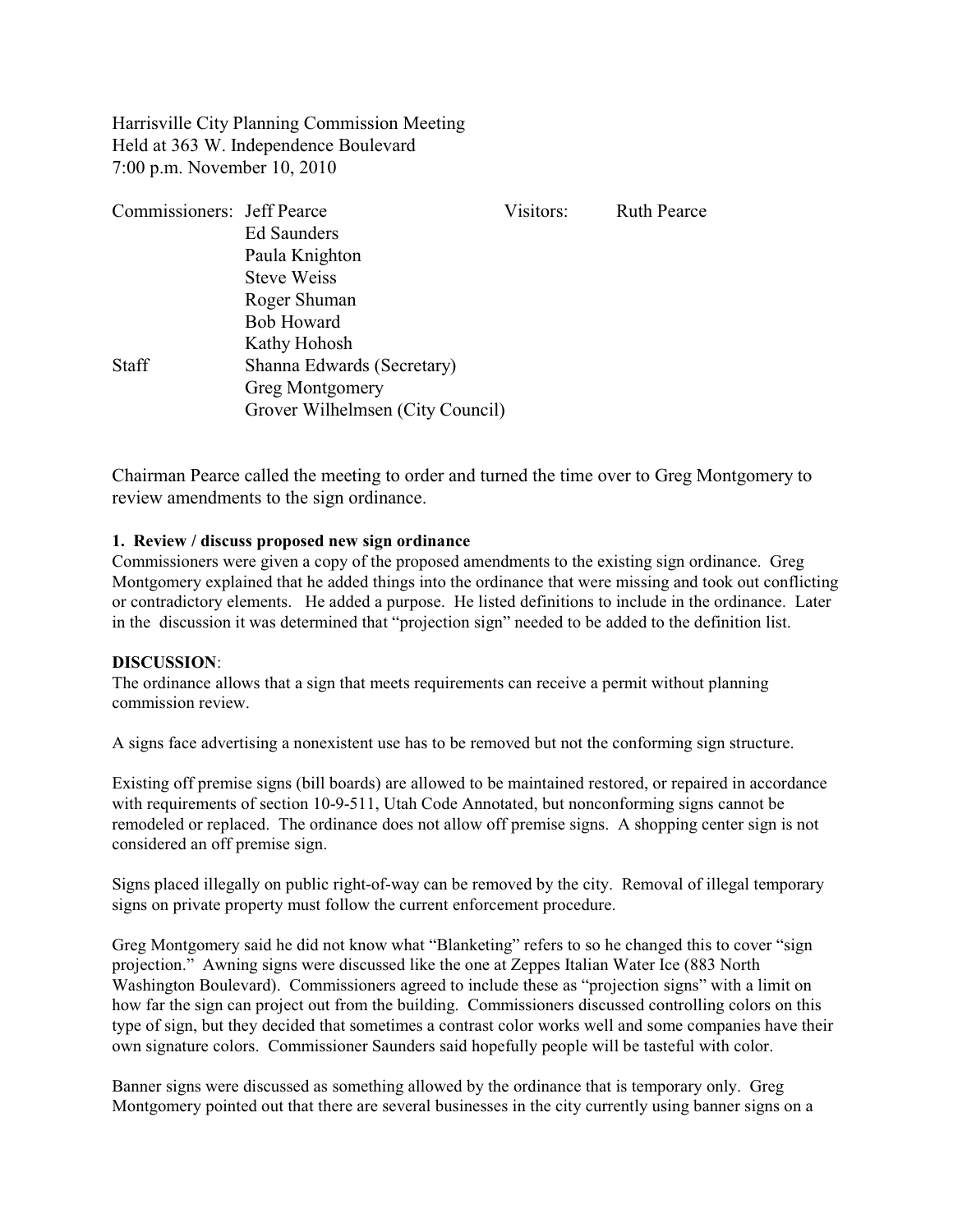Harrisville City Planning Commission Meeting - November 10, 2010 **Page 2** Page 2

permanent basis which is technically not allowed under the current ordinance. Banner signs may put these businesses over the square footage allowed for signs.

Vehicles with signs on them are like mobile bill boards but that is hard to control. Greg Montgomery said it is better to enforce these with the parking ordinance than the sign ordinance because the city would have a hard time defending these as signs if challenged in court.

Commissioners discussed limiting electric signs to one per lot.

Commissioners wanted political or campaign signs to be removed within seven days after the election rather than fifteen days, and they agreed to allow more than one of these signs per lot in residential zones.

Greg Montgomery added noncommercial opinion signs to the ordinance with regulations controlling the size allowed.

Electronic message display signs were discussed. Chairman Pearce said the city wants to put one up at the city office which is located in a residential zone not commercial. Commissioners agreed to include that they are "allowed in residential zones for nonresidential usage." Commissioners agreed not to limit the hours of operation for electronic message display signs. Greg Montgomery reminded commissioners that schools are not subject to city law and this includes signs.

Greg Montgomery referred commissioners to the section that was added covering design standards to insure that the sign structure is a safe.

The section on speciality signs prohibited was discussed. Wind signs are prohibited under the present ordinance. These are signs to get attention, even annoy, not necessarily related to the business. Commissioners seemed to agree with leaving them prohibited.

Greg Montgomery suggested leaving banner signs as prohibited but add "except for grand openings and closings, and except for special occasions other than commercial." Commissioner Weiss expressed concern about limiting banners as a choice of advertising. Greg Montgomery said that banner signs were originally prohibited in most cities because the material they were made out of would not withstand the weather and because it is hard to control them. The materials being used now are more sturdy. Greg Montgomery suggested that as long as the business is not exceeding the square footage of signage allowed, maybe it does not matter whether it is a banner sign or other signage. He said it may allow the building more flexibility in signage if they want to leave an area where they could change out the signage by using a banner. Commissioner Weiss said that if he had a business that was having a super sale, he would consider that a special occasion. Commissioners discussed limiting banner signs only to grand openings and closings. This would eliminate the city from being able to put up the Heritage Days sign on the city building. Commissioner Knighton referred to the ordinance section where banner signs are allowed for special occasions if a permit issued by the building official upon approval of the city council. Greg Montgomery pointed out the banner signs for special occasion is limited to events on public property. Commissioner Shuman expressed concern about appearing unfriendly to businesses by not permitting wind signs and banner signs. Greg Montgomery suggested businesses be allowed one banner sign and specify the size. Commissioner Knighton's concern is that banner signs remain forever and they are not always well maintained. She suggested limiting not only the size for a banner sign, but also put a time limit on how long they can remain in place. Since no decision could be reached concerning banner signs, Greg Montgomery said he will include two options when the ordinance comes back for review.